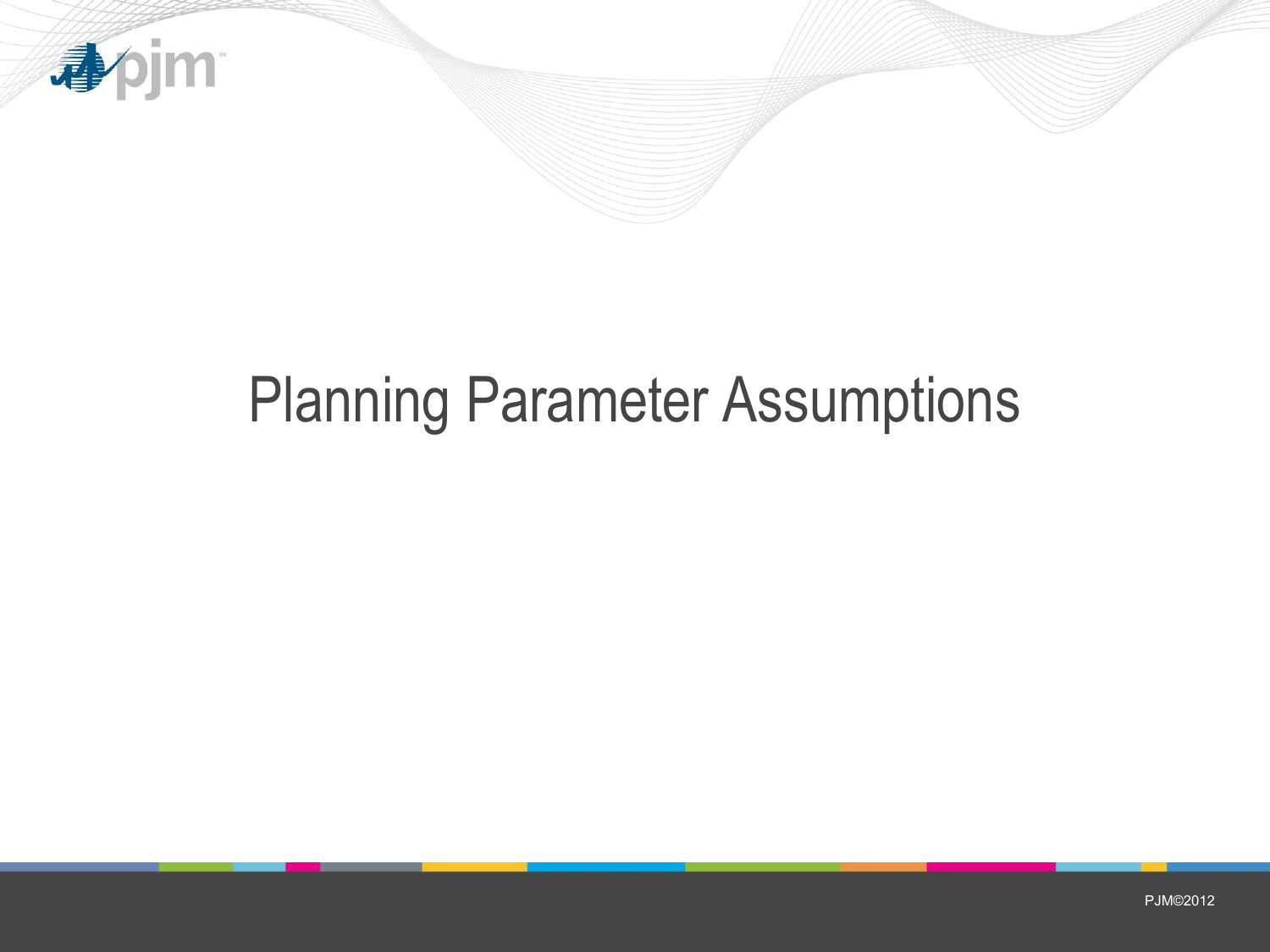

- Load Flow Modeling
	- Power flow topology will be based on the latest representation of the delivery year under study
		- Includes all PJM Board approved upgrades expected to be inservice for the delivery year.
		- Backbone projects must also meet criteria for including
- Firm Commitments
	- Long term firm transmission service will be consistent with operations
- Outage Rates
	- Generation outage rates will be based on the most recent Reserve Requirement Study performed by PJM
	- Generation outage rates for future PJM units will be estimated based on class average rates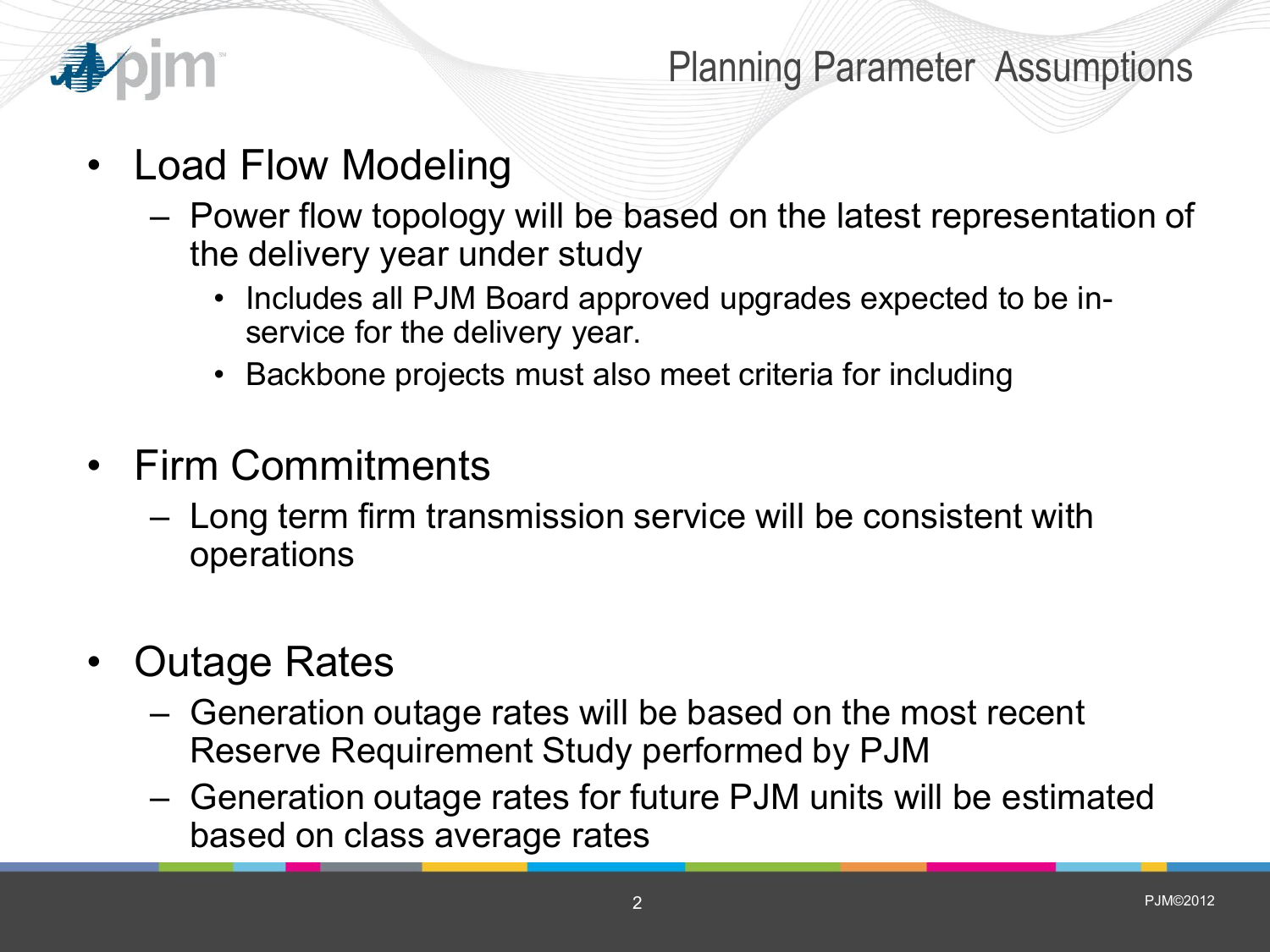

## • Load

- Load will be modeled consistent with the latest PJM Load Forecast Report for the applicable delivery year
- Load Management
	- Load management will be modeled consistent with the latest PJM Load Forecast Report for the applicable delivery year

## **Generation**

- All existing generation expected to be in service for the year being studied will be modeled.
- Future generation with a signed Interconnection Service Agreement will be modeled along with any associated upgrades.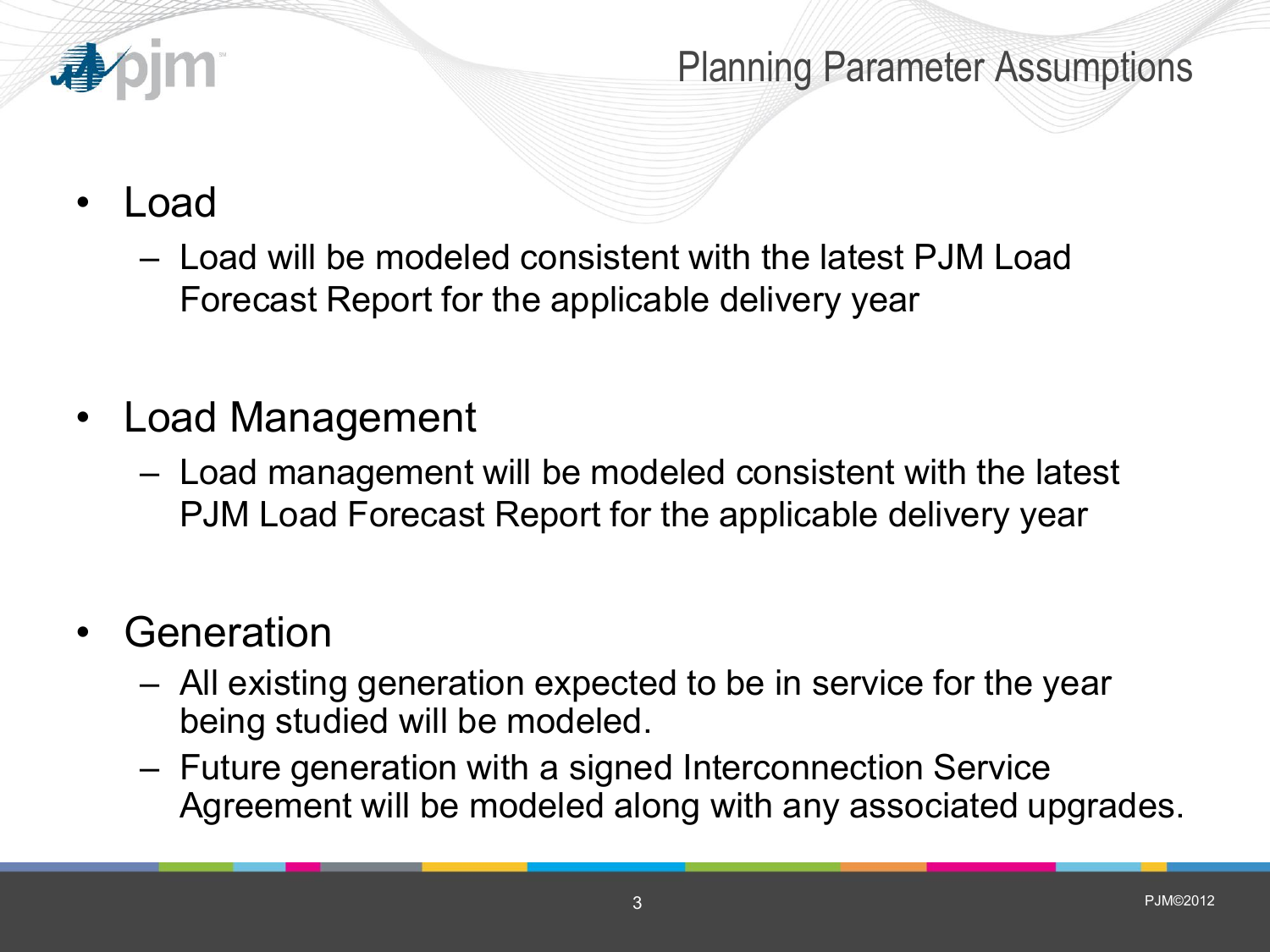

- All PJM bulk electric system facilities, all tie lines to neighboring systems and all lower voltage facilities operated by PJM will be monitored.
- Contingency analysis will include all bulk electric system facilities, all tie lines to neighboring systems and all lower voltage facilities operated by PJM.
- Thermal and voltage limits will be consistent with those used in operations.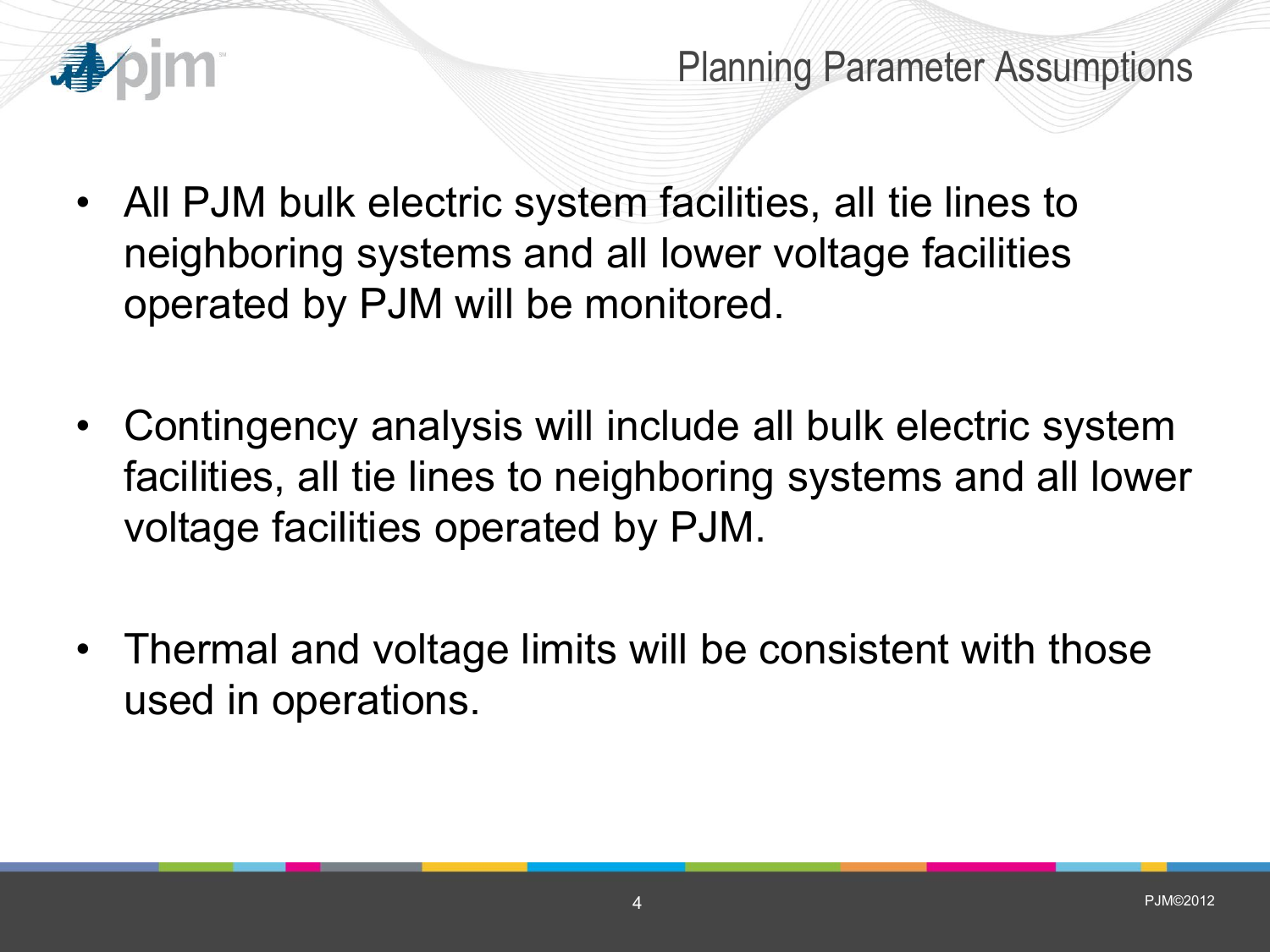

- All LDAs are studied
	- 18 zonal
	- 2 subzones (PS-North and Delmarva South)
	- 5 Global LDAs (i.e. MAAC, EMAAC, SWMAAC, PJM West, Western MAAC)
- Generation deficiency assumed for one LDA at a time
	- Area external to the area under test is assumed to be experiencing normal outages